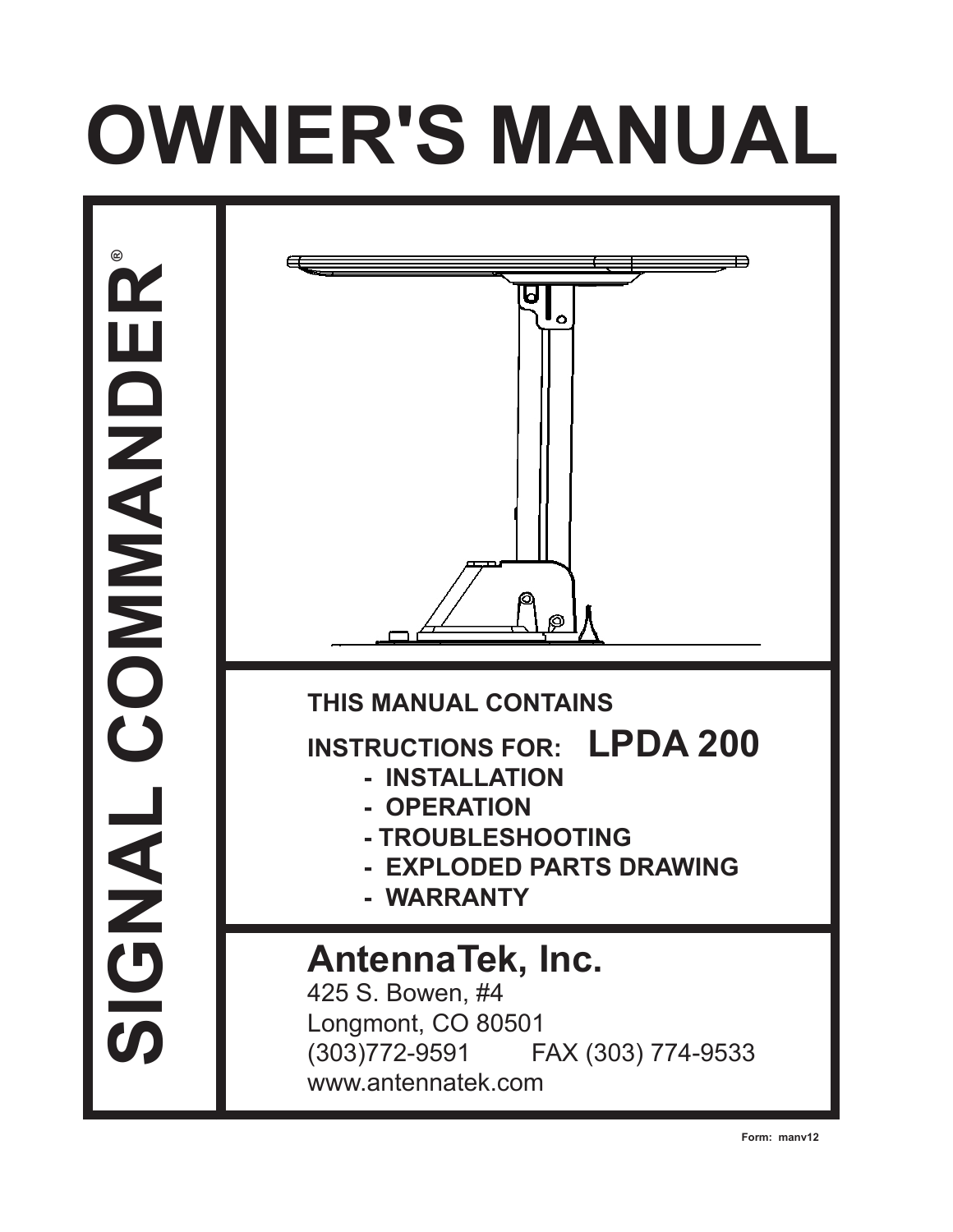# **ECTION I INSTALLATION INSTRUCTIONS**

This manual contains information on the following Signal Commander® LPDA models and accessories; the model you have purchased is clearly marked on the front of this manual.

MODEL 200 Amplified Antenna with 2nd TV & Cable TV Ready

# **INSTALLATION KIT CONTENTS:**

# **ALL MODELS**

# **Qty. Description**

- Amplified Head Assembly
- 1 Lift Mechanism Assembly
- 1 4.5 m (15 feet) Coaxial Cable
- 1 1.8 m (6 feet) Coaxial Cable
- 1 Coaxial Coupling
- 1 75 Ohm Wall Mount Power Supply
- 1 Ceiling Plate
- 1 Rotation Handle
- 
- 1 Elevation Handle Assembly<br>10 #8x1" Pan Head Sheet Meta #8x1" Pan Head Sheet Metal Screws
- 4 #8X3/4" Pan Head Screws<br>2 Groove Pins
- Groove Pins
- 2 E Clips

# **TOOLS AND SUPPLIES REQUIRED:**

# **Mechanical Installation**

- Electric Drill 13 mm (1/2") capacity
- Drill bits: 1.6 mm (1/16") and 13 mm (1/2") Dia.
- 38 mm (1-1/2") Diameter Hole Saw
- Phillips screwdriver
- Extension Cord
- Tape Measure
- Hacksaw
- Pliers or Vise Grips

# **Electrical Installation**

- Volt Meter(DC)
- Sabre Saw
- Crimping tool

# **Supplies**

- Non-hardening Caulking Compound or Silicon
- Electrical Tape
- Electrical Wire 14 AWG or Heavier
- Electrical Box if not Already Installed

# **WARNING**

# **Driving with the antenna raised or partially raised will damage your antenna and void your warranty**

# **Installation Planning**

# A. Pre-wired Vehicles

Follow the instructions in this manual in conjuction with the RV Manufacture's recommendations to locate and install the Signal Commander Antenna and power supply.

# B. All other Vehicles

Location of the antenna must allow antenna head to point towards the rear of the vehicle when resting in the travel position, and must clear all roof mounted equipment when being raised, lowered or rotated. the roof should not be more than 5.0" thick.

The inside ceiling must be clear of obstructions to ceiling plate and handle. For the cleanest installation, it is recommended that the coaxial cable enter through the roof and be hidden inside a closet. The wall of the closet can be used to mount the power supply.

Locating the antenna close to the television receiver and the 12 Volt DC power source will simplify the installation. Power supplies should be flush mounted in standard electrical boxes. Assure that the 12 Volt DC source is limited by a 7.5A fuse maximum.

Power supplies should not be connected to existing circuits with fans or motors as this may cause interference to the television, damage the antenna amplifier, and void the warranty.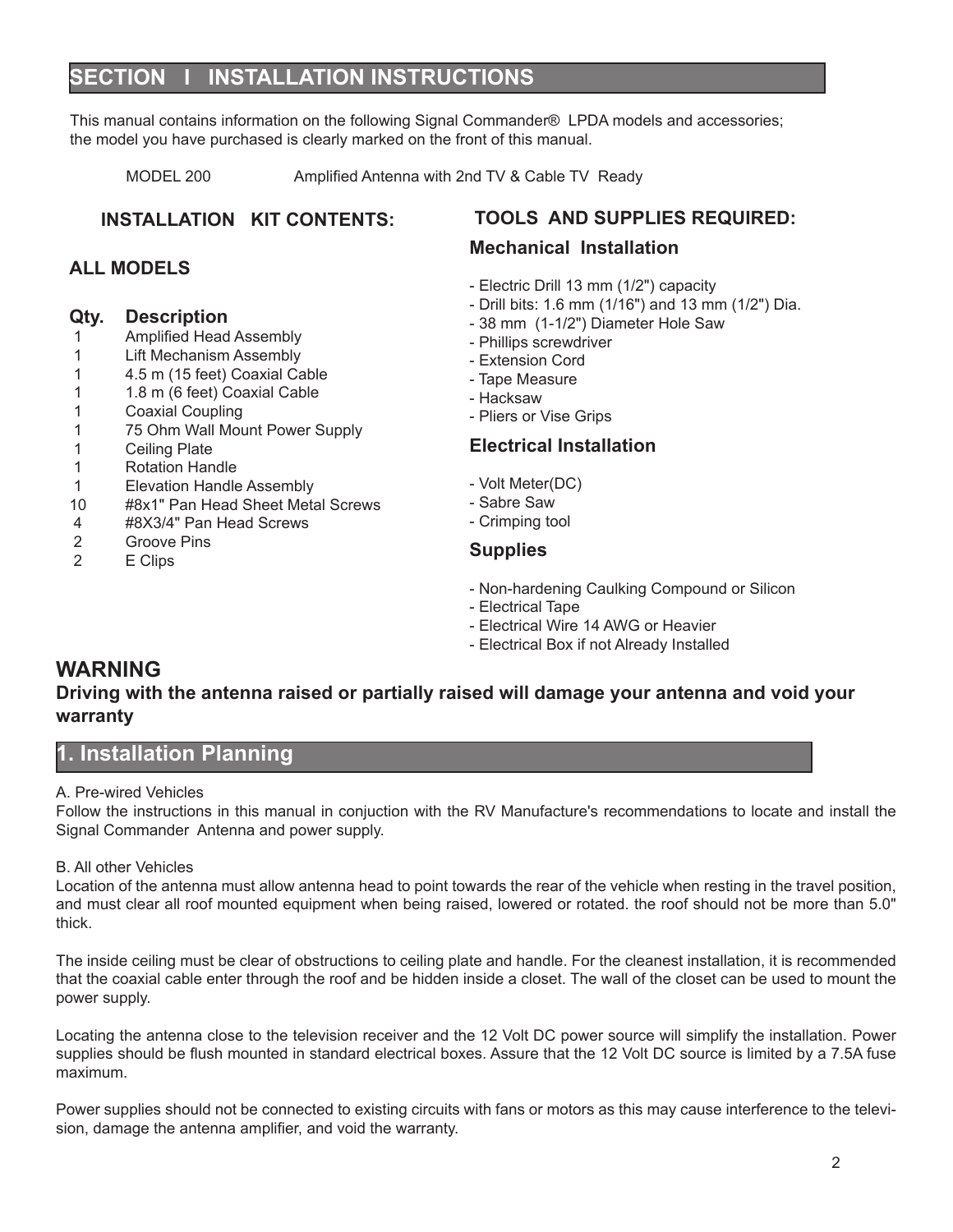# **WARNING!**

**Electricity Kills! Power lines may be overhead. Care must be taken when installing or raising the antenna. Before drilling, care must be taken not to damage any wiring that may be located between the vehicle roof and ceiling.**

Step 1: Tape the drill template to the roof of the vehicle in the position where the antenna will be installed.

# **Note: The arrow must point towards the rear of the vehicle. 3.3 feet (1.0 m) of rear ward clearance is required.**

Step 2: Using a 38 mm (1-1/2") diameter hole saw, cut a hole through the roof and ceiling for the center shaft.

Step 3: Drill one 13 mm (1/2") diameter hole through the roof only for the coaxial cable.

Step 4: Drill ten mounting screw holes 1.6 mm (1/16") diameter, approximately 25 mm (1") deep. Remove drill template and clean around mounting area.

Step 5: Measure the thickness of the roof. Using the table and illustrations below, cut the elevation shaft and rotation handle to the correct length for the vehicle's roof.

| Roof             | Elev. Shaft                 | Rot. Handle           |  |
|------------------|-----------------------------|-----------------------|--|
| <b>Thickness</b> | Length                      | Length                |  |
|                  |                             |                       |  |
|                  | 25 mm(1") Min. 57 mm(2.25") | $13 \text{ mm}(0.5")$ |  |
| 33 mm(1.5")      | 70 mm(2.75")                | 25 mm(1.0")           |  |
| 51 mm $(2")$     | 82 mm(3.25")                | 38 mm(1.5")           |  |
| 63 mm(2.5")      | 95 mm(3.75")                | 51 mm $(2.0")$        |  |
| 76 mm(3")        | 108 mm(4.25")               | 63 mm $(2.5")$        |  |
| 89 mm(3.5")      | 120 mm(4.75")               | 76 mm(3.0")           |  |
| 101 mm $(4")$    | 133 mm(5.25")               | 89 mm(3.5"")          |  |
| 114 mm $(4.5")$  | 146 mm(5.75")               | 101 mm(4.0")          |  |
| $127$ mm $(5")$  | 159 mm(6.25")               | <b>NO CHANGE</b>      |  |
|                  |                             |                       |  |

Step 6: Caulk the bottom of the baseplate with a liberal amount of non-hardening sealing compound, then position and attach the lift mechanism to the roof with ten #8x1" pan head sheet metal screws. Seal the edges of the base plate and the top of the screws with sealing compound. Keep sealing compound away from the surface between base plate and gear housimg.



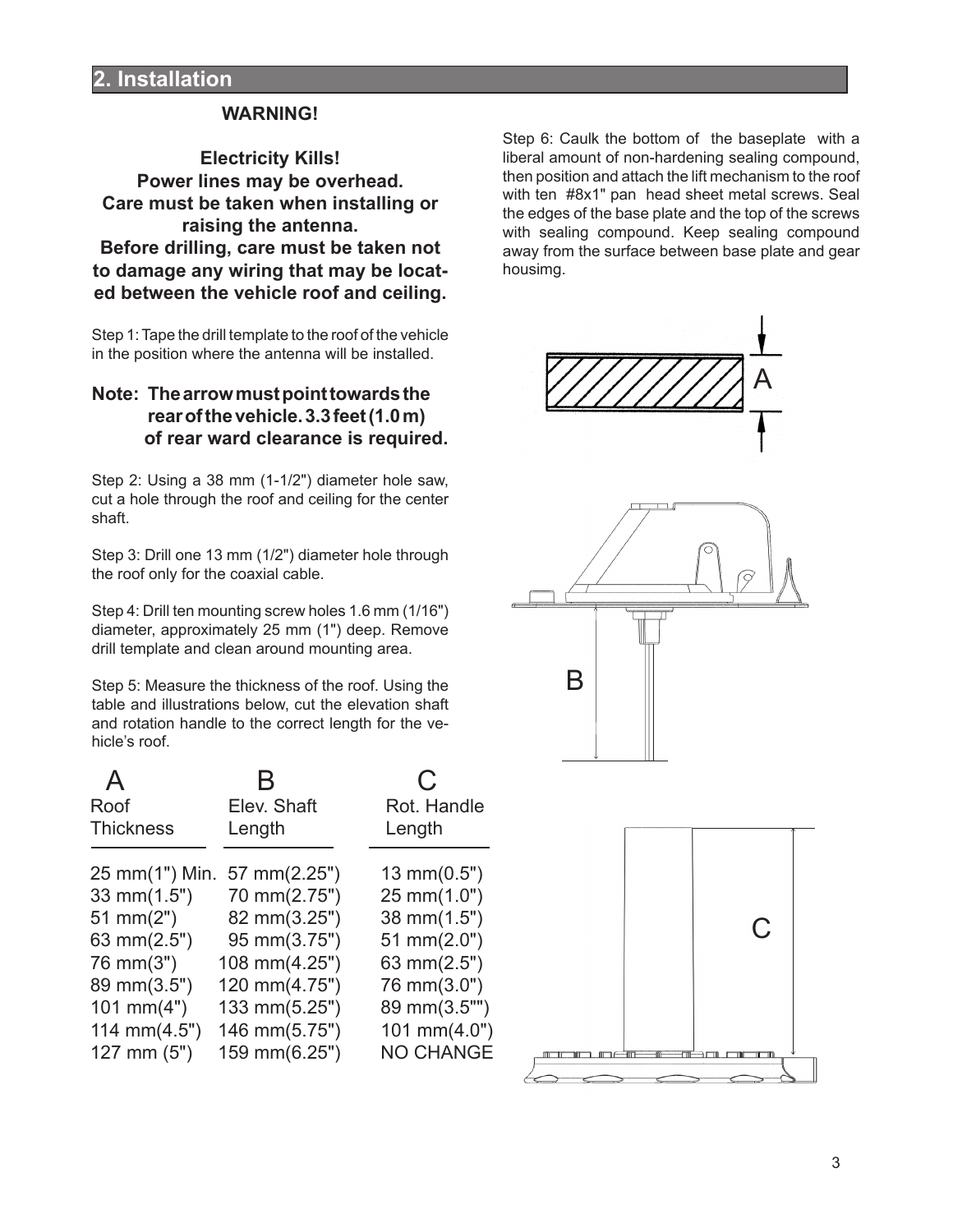Step 7: Mount antenna head to lift arm mechanism using two 1/4"x1-5/8" grove pins and "E" clips.



Step 8: Connect the coaxial cable to the antenna head and tighten. **TIGHTEN BY HAND ONLY** Slide the rubber boot over the connection.

Step 9: Attach the other end of the coaxial cable from the antenna to the 4.5 m (15 feet ) coaxial cable. Feed the cable through the base plate hub into the inside of the vehicle. Make sure there is adequate cable available for free rotation of the antenna. Route the cable to the primary power supply location. Fill the hub hole with sealing compound and seal around the hole, slide the rubber boot over the baseplate hub and seal the boot and the coaxial cable.

# **NOTE: If a roof wedge is used to level the antenna you need to seal the roof wedge also.**

Step 10: Position the ceiling plate over the rotation handle with pointers aligned and slide assembly over shaft in ceiling. Mark hole positions and remove rotation handle. Mount ceiling plate in place using four #8x3/4" long pan head screws.

Step 11: Assemble rotation handle, spring, washer and elevating handle (See illustration). Slide all parts over shaft and tighten the screw in the elevation handle.

![](_page_3_Figure_7.jpeg)

Step 12: Operate the lift and rotate mechanisms to check for correct operation (See Section II - Operating Instructions).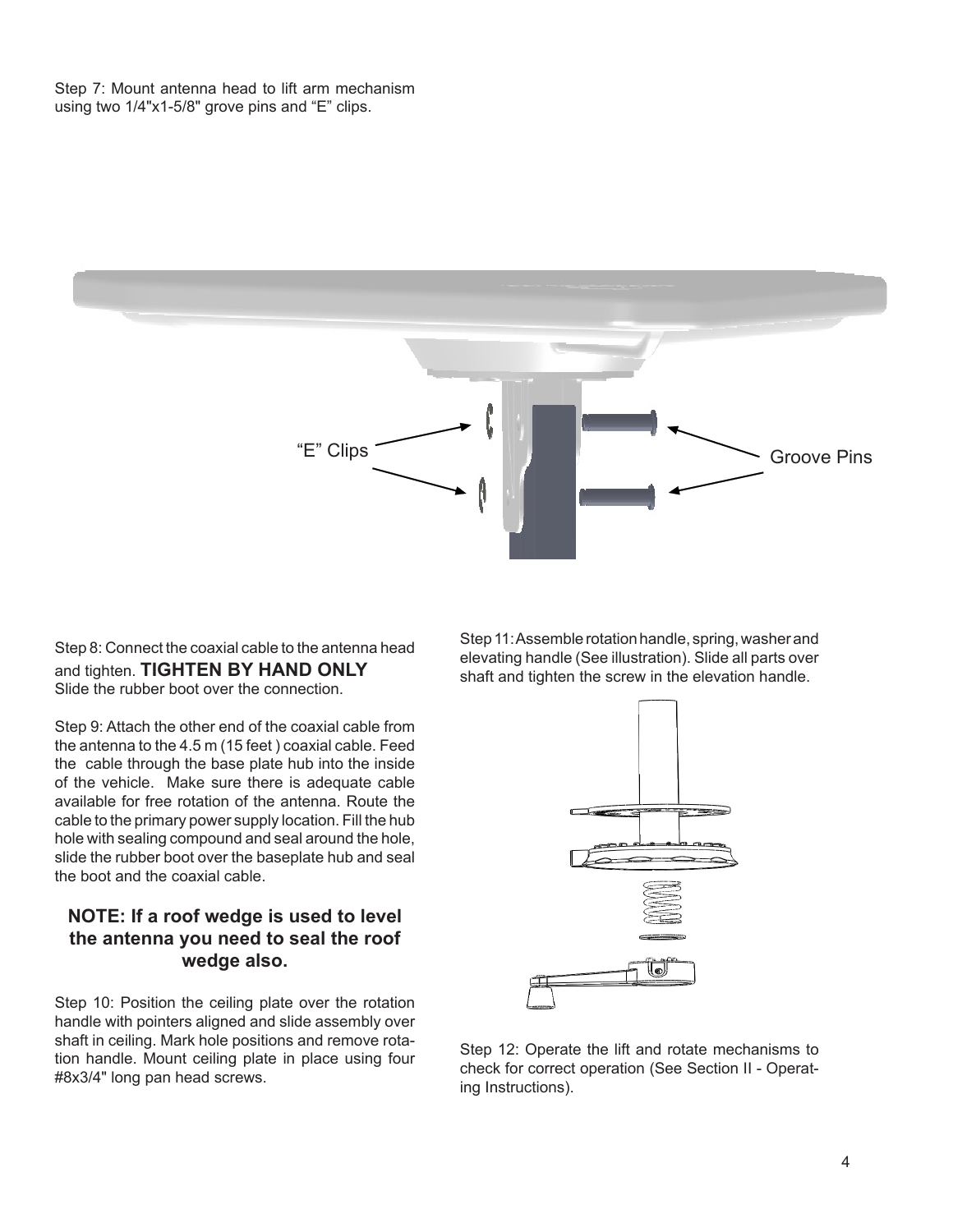Step 13: The power supply is designed for installation in any standard electrical box. To mount the power supply cut a hole in the wall and install the electrical box.Place the power supply switch in the "OFF" position. Run two wires # 14 AWG or heavier from a 12 Volt DC power source to the rear of the power supply.

Assure that the 12 Volt DC power source current is limited to 7.5A at 12Volt DC.

Crimp the quick disconnects onto the wires and push wires onto tabs on the circuit board (see power supply illustration for correct polarity). Place switch in the "ON" position and check the red LED. If the LED illuminates the polirity is correct. Place switch in the "OFF" position to avoid any short circuits while making cable connections

Step 14: Connect the coaxial cable from the antenna to the connector marked "Antenna" on the rear of the power supply.

Step 15: To connect the second power supply available as an optional accessory for the model 550, run two # 14 AWG or heavier wires from a 7.5A limitted 12 Volt DC power source and connect to the rear of the power supply. Insulate the DC connections

with wire nuts and insulating tape.

## *CAUTION: The red wire is positive (+) The black wire is negative (-)*

Attach a coax cable from the rear of the second power supply to the connector marked 2nd TV in the rear of the primary power supply.

Step 16: Place the power supply(s) inside the electrical box(s) and mount flash with 2 # 6x3/4" flat head screws. Attach the coaxial cable(s) to the front of the power supply(s) and connect to the television set(s). Place Switch in the ON position.

# *MAINTENANCE:*

Lubricate the gears and the "O" ring on the elevating shaft assembly at least twice yearly or as required. With the antenna in the down position remove the 7/8-14 plug and spray a liberal amount of silicon lubricant on the gears and the "O" ring. Install the 7/8-14 plug over the gear and tighten. Remove the arrow clip on the gear housing and spray silicon lubricant into hole.

![](_page_4_Figure_11.jpeg)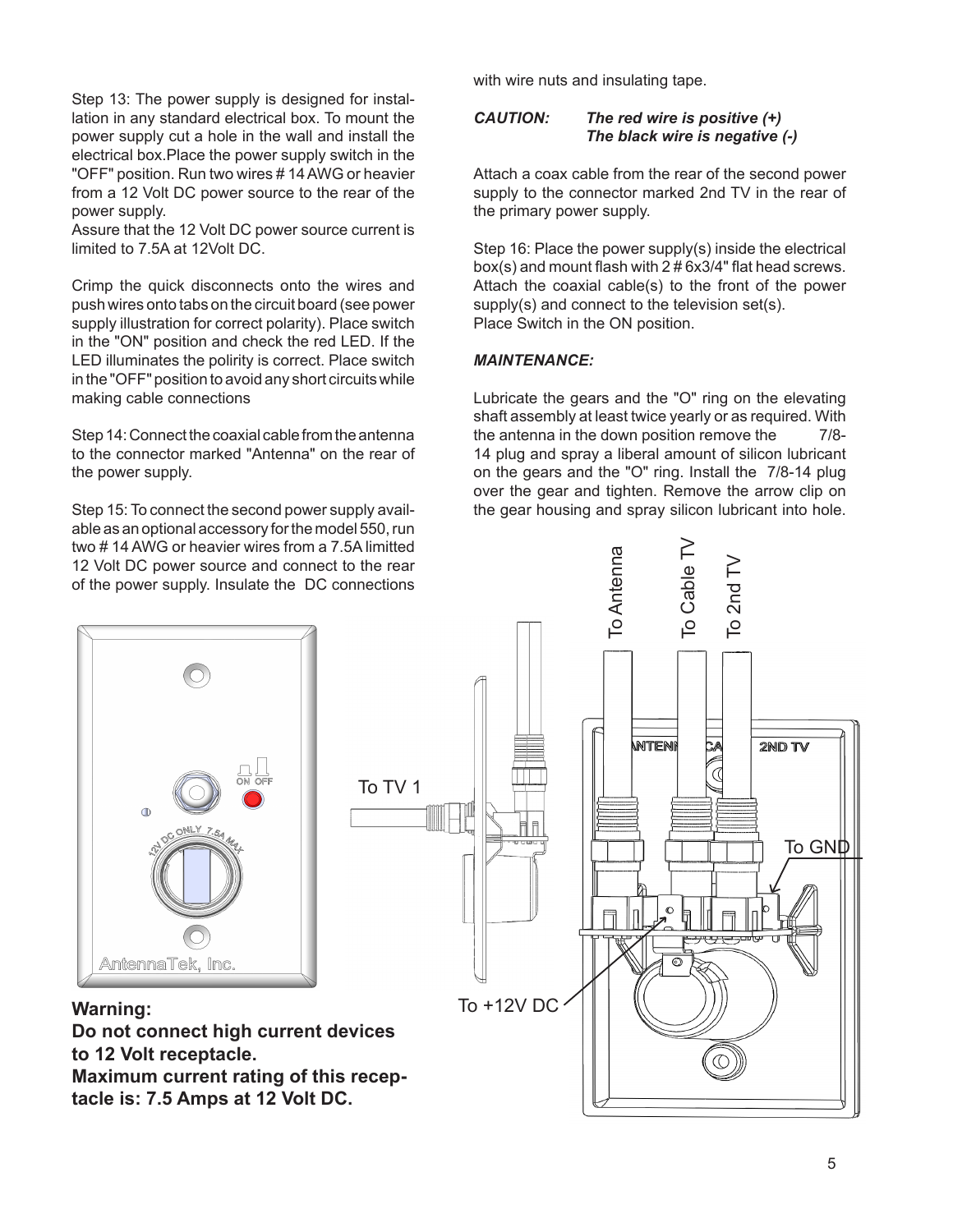# **SECTION II OPERATING INSTRUCTIONS**

# **1. To Raise & Rotate Antenna**

A : Rotate elevation handle clockwise to raise the antenna. Resistance will be felt in the handle when the antenna is completely extended.

B: Switch ON the main power supply. Note red LED indicator illuminated. This indicates amplified reception.

C: Switch ON the television, set the input of the TV to antenna then scan for channels. If a desired channel was not found, pull the rotation handle down to disengage gear from ceiling plate, rotate the antenna 90 degrees and scan for channels.

NOTE: For the Model 550, if external cable TV is connected, turning your power supply OFF will route cable TV to all attached TV's.

# **2. To Lower Antenna**

A: Pull rotation handle down to disengage gear from ceiling plate and rotate the antenna until the pointer on the ceiling plate is aligned with the pointer on the rotation handle. Rotate elevation handle counterclockwise until you hear the antenna touch the roof (resistance will be felt in the handle).

## *WARNING: Lowering the antenna with the pointers misaligned may damage the antenna.*

B: Amplified reception is possible while driving if your antenna is in the full down position. Switch your main power supply off when TV is OFF.

C: Model 550 only. If external cable TV is connected, disconnect and attach protective cap.

# *Warning: Vehicle must not be driven with antenna in raised or partially raised position. Worm gear or worm breakage may result.*

# **SECTION III TROUBLESHOOTING GUIDE**

| Elevation handle turns, but an-<br>tenna does not raise or lower                                 | Handle loose<br>Stripped gears                                                                                                                   | Tighten screw<br>Replace gears                                                                                                                                                                                     |  |
|--------------------------------------------------------------------------------------------------|--------------------------------------------------------------------------------------------------------------------------------------------------|--------------------------------------------------------------------------------------------------------------------------------------------------------------------------------------------------------------------|--|
| Antenna will not rotate                                                                          | Rotation handle engaged to<br>ceiling plate<br>Obstruction when raised<br>Friction adjustment<br>Installation (caulking)<br>Coax cable too tight | Pull down to disengage from ceiling<br>plate<br>Remove obstruction<br>Adjust center lock nut<br>Remove excessive caulkin between base<br>and pivot plates<br>Adjust cable                                          |  |
| LED on power supply does not<br>light up                                                         | Switch off<br>DC power<br>Coax cable shorted                                                                                                     | Turn switch on<br>Check 12 V supply & polarity<br>Replace coaxial cable                                                                                                                                            |  |
| No Picture                                                                                       | <b>Television</b><br>Wiring<br>Antenna cables<br>Antenna or Vehicle location                                                                     | Tune in or change station<br>See installation steps 14 & 16<br>Coax cable going to antenna head should<br>have 12V DC, between center conductor<br>and outside shield.<br>Raise and rotate antenna, scan for chan- |  |
| Note: Signals may be inter-<br>fered with if the antenna is too<br>close to obstructions such as |                                                                                                                                                  | nels or move vehicle                                                                                                                                                                                               |  |

**buildings or trees.**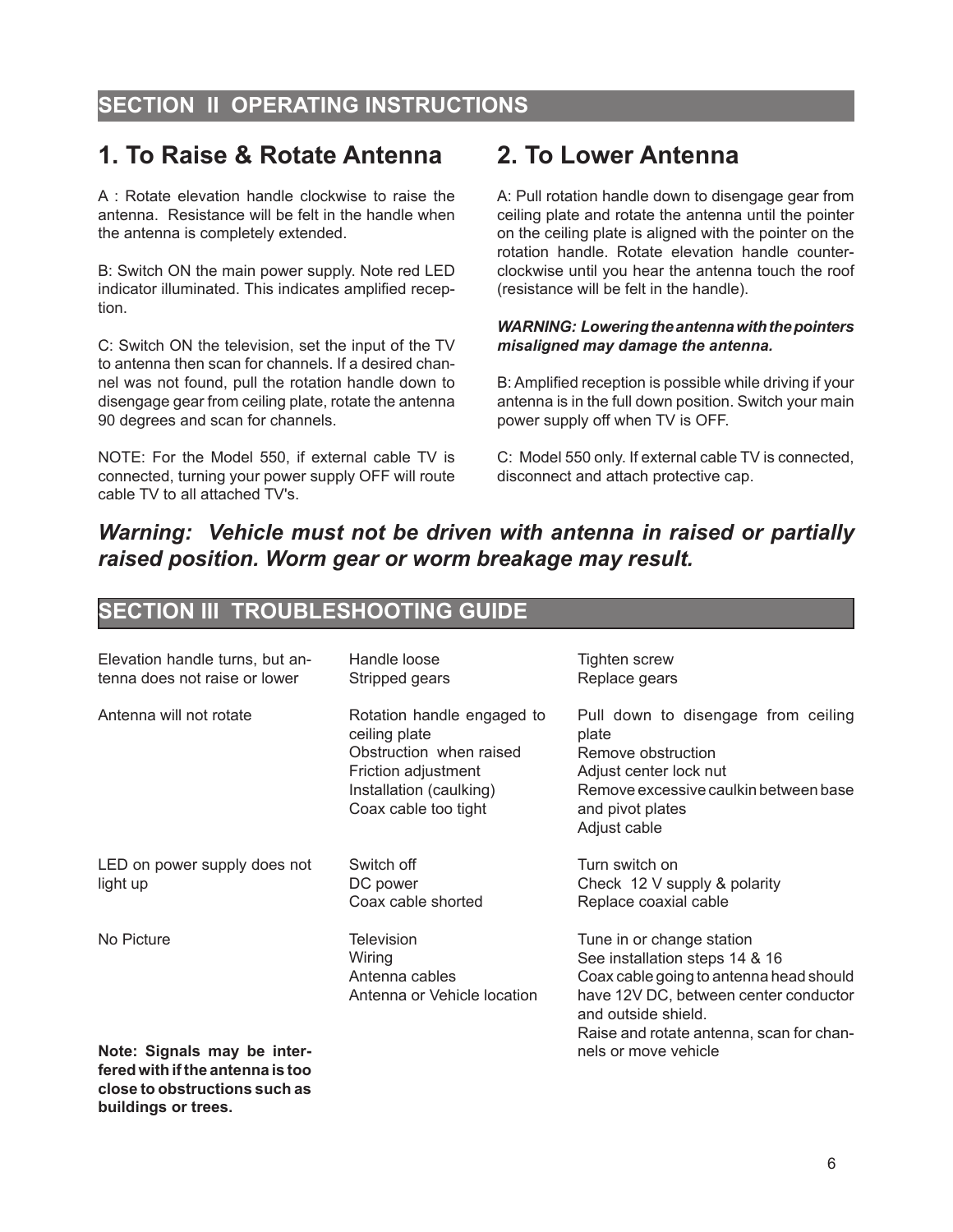# **SECTION IV EXPLODED PARTS DIAGRAM**

![](_page_6_Picture_1.jpeg)

# **Distributors:**

# **Australia / New Zealand**

Dometic Australia 1 800 21 21 21 Email: sales@dometic.com.au Web: www.dometic.com.au

| <b>SIMB</b>                                                                                      | <b>DESCRIPTION</b>                                                                                                                                                                                                                                                                                                                                                                                 | P/N                                                                                                                                                                                                  |
|--------------------------------------------------------------------------------------------------|----------------------------------------------------------------------------------------------------------------------------------------------------------------------------------------------------------------------------------------------------------------------------------------------------------------------------------------------------------------------------------------------------|------------------------------------------------------------------------------------------------------------------------------------------------------------------------------------------------------|
| A<br>B<br>C<br>D<br>E<br>F<br>G<br>Н<br>L<br>J<br>K<br>L<br>M<br>N<br>O<br>Ρ<br>Q<br>R<br>S<br>T | <b>Head Assembly for LPDA</b><br>Groove Pin<br>E-Clip<br>Upper Arm for LPDA<br>Lower Arm for LPDA<br>Worm Gear<br>Cap Nut<br><b>Clevis Pin 1/4x1.938</b><br>Hex Plug 7/8 - 14<br>Elev. Shaft Assembly<br>Alum. Gear Housing<br>Large O-Ring<br>Disc Washer<br>Alum. Base Plate<br>Washer .750IDx.031<br>Center Lock Nut<br>Ceiling Plate<br><b>Rotation Handle</b><br>Spring<br>Washer .755IDx.060 | 902201<br>030195<br>030197<br>065603<br>065604<br>065645<br>030260<br>065565<br>065614<br>065640<br>065610<br>065569<br>065561<br>065551<br>065660<br>065612<br>065651<br>065656<br>030280<br>065659 |
| U                                                                                                | <b>Eleevation Handle</b>                                                                                                                                                                                                                                                                                                                                                                           | 065542                                                                                                                                                                                               |

![](_page_6_Figure_6.jpeg)

**A**